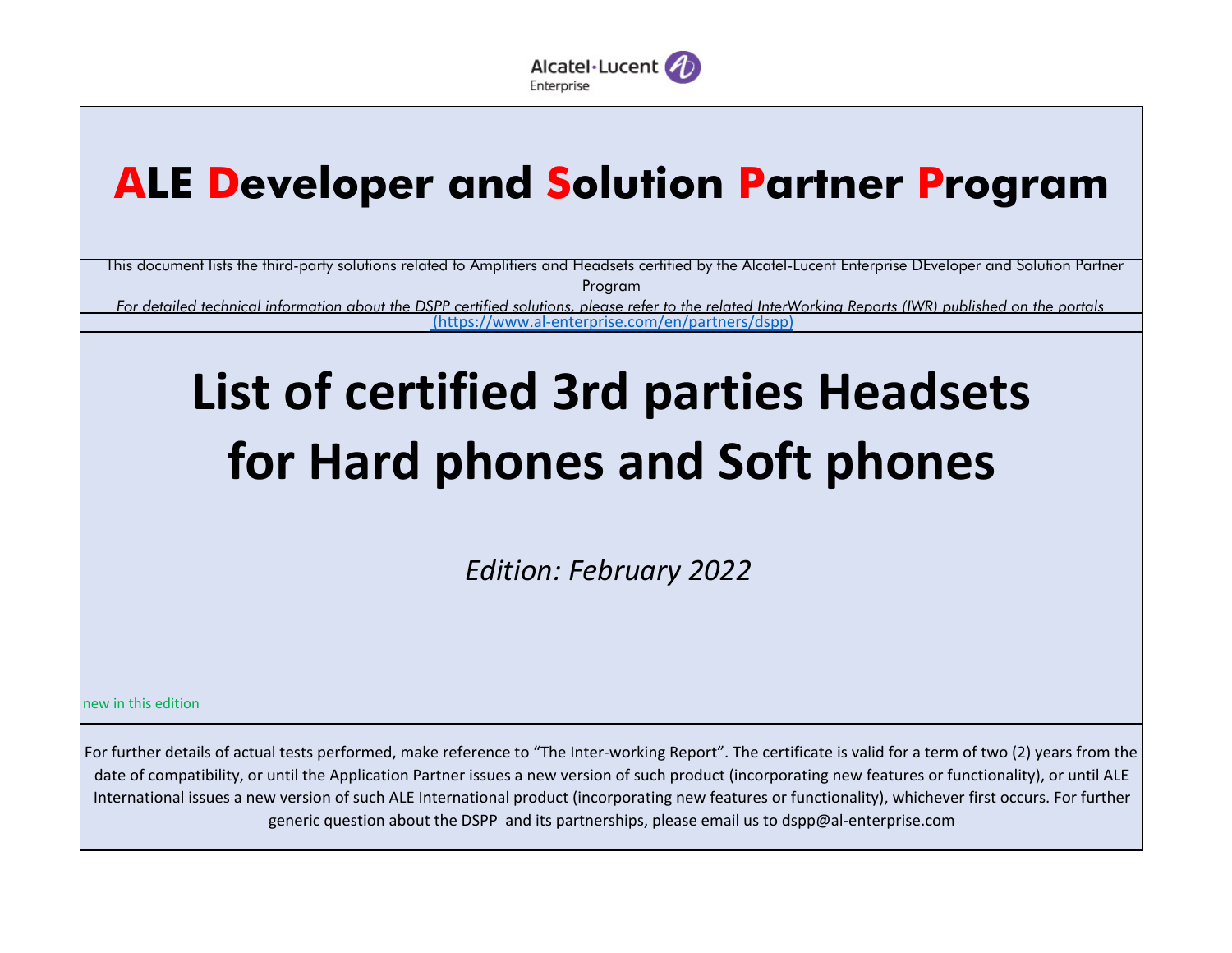

|       | Details are available in the InterWorkiing Report documents                                                 |                           |      |                           |                          |                           |                                                 |            |                |                 |                           |                           | Deskphones    |                          |                                  |       |                 |                   |                       |                     |                           |                    |                      |                                | Softphones                |
|-------|-------------------------------------------------------------------------------------------------------------|---------------------------|------|---------------------------|--------------------------|---------------------------|-------------------------------------------------|------------|----------------|-----------------|---------------------------|---------------------------|---------------|--------------------------|----------------------------------|-------|-----------------|-------------------|-----------------------|---------------------|---------------------------|--------------------|----------------------|--------------------------------|---------------------------|
|       |                                                                                                             |                           |      |                           |                          |                           | <b>IP NOE</b>                                   |            |                |                 |                           |                           |               | <b>SIP</b>               |                                  |       | <b>TDM</b>      |                   | <b>DECT</b>           |                     |                           | <b>WLAN</b>        |                      |                                |                           |
|       | Jabra <sup>GN</sup><br># Headset available in the ALE catalog (please check the catalog online for updates) |                           |      |                           | 8608/8708                | S8508/S8708<br>8908       | S8/08/S8908                                     | 8088 (NOE) | ALE-20/20h/30h | ALE-300/400/500 | (dIS) 8808                |                           | W/SW/EN       | 8008 CE/8008G CE/8018 CE | ෪<br>80585 CE / 80685 CE / 80785 |       | 6208/6708       | 8019s/8029s/8039s | 8242/8244/8262/8262Ex | 8121/8232/8234/8254 |                           | 8118/8128/8158s    | IP Desktop Softphone | Open Touch Conversation for PC | Rainbow for PC            |
|       | <b>PRODUCT</b>                                                                                              | <b>INTERFACE</b>          | 8008 | 8018                      |                          |                           |                                                 |            |                |                 |                           | 8001                      | <b>H2/H2P</b> |                          |                                  | ALE-2 |                 |                   |                       |                     | 8168s                     |                    |                      |                                |                           |
|       |                                                                                                             | Quick Disconnect jack     |      |                           | $\mathsf{X}$             | $\boldsymbol{\mathsf{X}}$ |                                                 |            |                |                 | $\boldsymbol{\mathsf{x}}$ | Χ                         |               |                          |                                  |       | Χ               |                   |                       | X                   | $\pmb{\mathsf{X}}$        | X                  |                      |                                |                           |
|       | GN 2100                                                                                                     | <b>USB</b>                |      |                           |                          |                           |                                                 |            |                |                 | $\pmb{\mathsf{X}}$        |                           |               |                          |                                  |       |                 |                   |                       |                     |                           |                    |                      |                                |                           |
|       |                                                                                                             | Quick Disconnect jack     |      |                           |                          |                           |                                                 |            |                |                 |                           |                           |               |                          |                                  |       |                 |                   |                       |                     |                           |                    |                      |                                |                           |
|       | GN 2000                                                                                                     | <b>USB</b>                |      |                           |                          |                           |                                                 |            |                |                 |                           |                           |               |                          |                                  |       |                 |                   |                       |                     |                           |                    | X                    | X                              |                           |
|       | <b>BIZ 2300</b>                                                                                             | Quick Disconnect jack     |      | $\pmb{\mathsf{X}}$        | $\mathsf{X}$             |                           | $X$ $X$ $X$                                     |            |                |                 | $\mathsf{x}$              | $\pmb{\times}$            |               |                          |                                  |       | X               |                   |                       | X                   | $\mathsf{X}$              | $\pmb{\mathsf{X}}$ |                      |                                |                           |
|       |                                                                                                             | <b>USB</b>                |      | X                         |                          |                           | $X$ $X$                                         |            |                |                 | $\mathsf{X}$              |                           |               |                          |                                  |       |                 |                   |                       |                     |                           |                    | X                    | $\pmb{\times}$                 | $\boldsymbol{X}$          |
|       | UC Voice series 750a/550a/250a/150a                                                                         | <b>USB</b>                |      |                           |                          |                           |                                                 |            |                |                 | $\pmb{\mathsf{X}}$        |                           |               |                          |                                  |       |                 |                   |                       |                     |                           |                    | X                    | X                              | $\boldsymbol{\mathsf{X}}$ |
|       | <b>BIZ 2400 II UC CC</b>                                                                                    | Quick Disconnect jack     |      |                           | $x \mid x \mid x \mid x$ |                           |                                                 |            |                |                 | $\boldsymbol{\mathsf{X}}$ | $\mathsf{X}$              |               |                          |                                  |       | X               |                   |                       | X                   | $\boldsymbol{\mathsf{X}}$ | X                  |                      |                                |                           |
| Wired |                                                                                                             | <b>USB</b>                |      | $\mathsf{\chi}$           |                          |                           | $x \mid x$                                      |            |                |                 | $\pmb{\mathsf{X}}$        |                           |               |                          |                                  |       |                 |                   |                       |                     |                           |                    | $\pmb{\mathsf{X}}$   | $\pmb{\times}$                 | $\mathsf{X}$              |
|       | <b>BIZ 2400 II BT</b>                                                                                       | Quick Disconnect jack     |      | $\pmb{\chi}$              | $\mathsf{X}$             | $\mathsf{X}$              | $X$ X                                           |            |                |                 | $\mathbf{x}$              | $\boldsymbol{\mathsf{X}}$ |               |                          |                                  |       | $\mathsf{\chi}$ |                   |                       | X                   | $\mathsf{X}$              | $\mathsf{X}$       |                      |                                |                           |
|       |                                                                                                             | <b>USB</b>                |      |                           |                          |                           |                                                 |            |                |                 |                           |                           |               |                          |                                  |       |                 |                   |                       |                     |                           |                    | $\pmb{\mathsf{X}}$   | X                              | $\boldsymbol{\mathsf{X}}$ |
|       | Engage 50                                                                                                   | <b>USB</b>                |      | $\boldsymbol{\mathsf{X}}$ |                          |                           | $\mathsf X$<br>$\overline{\mathsf{x}}$          |            |                |                 |                           |                           |               |                          |                                  |       |                 |                   |                       |                     |                           |                    |                      |                                |                           |
|       | Evolve 40 UC                                                                                                | Jack                      |      |                           |                          |                           | $X$ $X$                                         |            |                |                 | $\mathsf{x}$              | $\pmb{\mathsf{X}}$        |               |                          |                                  |       |                 |                   |                       | $\pmb{\mathsf{X}}$  |                           |                    |                      |                                |                           |
|       |                                                                                                             | <b>USB</b>                |      | X                         |                          |                           | $x \overline{x}$                                |            |                |                 | $\pmb{\mathsf{X}}$        |                           |               |                          |                                  |       |                 |                   |                       |                     |                           |                    | X                    | $\pmb{\mathsf{X}}$             | $\mathsf{X}$              |
|       | Evolve 80 UC                                                                                                | Jack                      |      |                           |                          |                           | $X$ $X$                                         |            |                |                 | $\boldsymbol{\mathsf{x}}$ | $\pmb{\times}$            |               |                          |                                  |       |                 |                   |                       | $\pmb{\times}$      |                           |                    |                      |                                |                           |
|       |                                                                                                             | <b>USB</b>                |      |                           |                          |                           | $x \overline{x}$                                |            |                |                 | $\mathsf{X}$              |                           |               |                          |                                  |       |                 |                   |                       |                     |                           |                    | $\pmb{\mathsf{X}}$   | X                              | $\mathsf{X}$              |
|       | Evolve 20 & 30 II UC                                                                                        | <b>USB</b>                |      | X                         |                          |                           | $\mathsf X$<br>$\mathsf{X}$                     |            |                |                 | $\pmb{\mathsf{X}}$        |                           |               |                          |                                  |       |                 |                   |                       |                     |                           |                    | $\pmb{\mathsf{X}}$   | Χ                              | $\mathsf{X}$              |
|       | Evolve2 30                                                                                                  | <b>USB</b>                |      | $\boldsymbol{\mathsf{X}}$ |                          |                           | $\pmb{\mathsf{X}}$<br>$\boldsymbol{\mathsf{X}}$ |            |                | $X$ $X$         |                           |                           |               |                          |                                  |       |                 |                   |                       |                     |                           |                    | Χ                    | Χ                              | $\boldsymbol{\mathsf{X}}$ |
|       | Evolve2 40                                                                                                  | <b>USB</b>                |      | $\mathsf{\chi}$           |                          |                           | $\pmb{\mathsf{X}}$<br>$\overline{\mathsf{x}}$   |            |                | $X$ $X$         |                           |                           |               |                          |                                  |       |                 |                   |                       |                     |                           |                    | X                    | X                              | $\boldsymbol{\mathsf{x}}$ |
|       | <b>PRO 920</b>                                                                                              | Alcatel MSH Adapter 09/36 |      |                           | X                        | X                         |                                                 |            |                |                 |                           |                           |               |                          |                                  |       | X               |                   |                       |                     |                           |                    |                      |                                |                           |
|       |                                                                                                             | Link 14201-45             |      |                           | $\overline{\mathbf{x}}$  |                           | $x \mid x \mid x \mid x$                        |            |                |                 | $\boldsymbol{\mathsf{X}}$ |                           |               |                          |                                  |       |                 |                   |                       |                     |                           |                    |                      |                                |                           |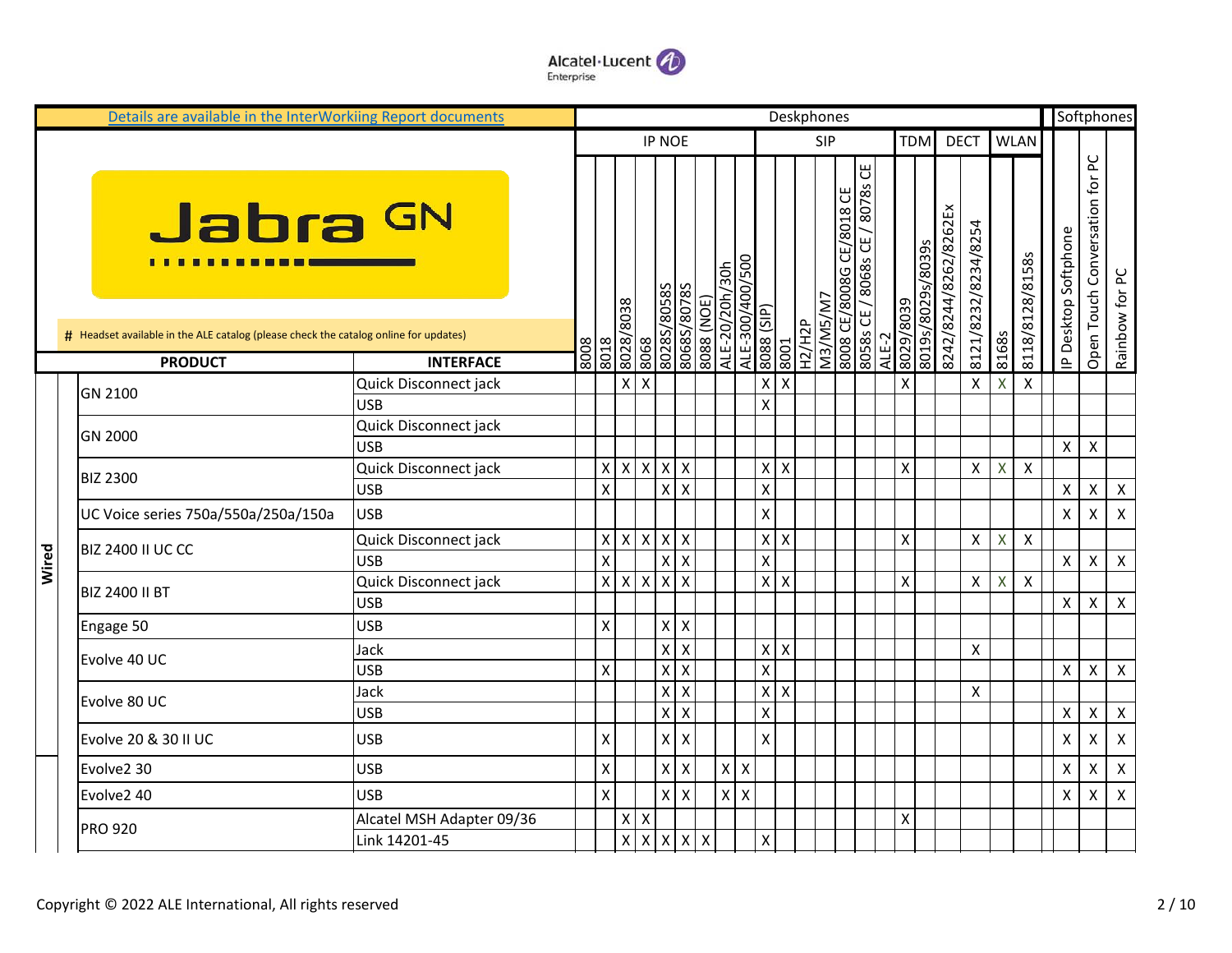

| Details are available in the InterWorkiing Report documents                          |                           |      |                    |                   |                               |                           |                           |                              |                 |                    | Deskphones            |            |                                                            |       |                    |                   |                       |                     |       |                 |                      | Softphones                                       |
|--------------------------------------------------------------------------------------|---------------------------|------|--------------------|-------------------|-------------------------------|---------------------------|---------------------------|------------------------------|-----------------|--------------------|-----------------------|------------|------------------------------------------------------------|-------|--------------------|-------------------|-----------------------|---------------------|-------|-----------------|----------------------|--------------------------------------------------|
|                                                                                      |                           |      |                    |                   |                               | <b>IP NOE</b>             |                           |                              |                 |                    |                       | <b>SIP</b> |                                                            |       | <b>TDM</b>         |                   |                       | <b>DECT</b>         |       | <b>WLAN</b>     |                      |                                                  |
| Jabra GN<br>. <b>.</b>                                                               |                           |      |                    | 8018<br>8028/8038 |                               | 80285/80585               | 80685/80785               | 8088 (NOE)<br>ALE-20/20h/30h | ALE-300/400/500 | (dlS) 8808         |                       | M3/M5/M7   | 8008 CE/8008G CE/8018 CE<br>8058s CE / 8068s CE / 8078s CE |       | 6208/6708          | 8019s/8029s/8039s | 8242/8244/8262/8262Ex | 8121/8232/8234/8254 |       | 8118/8128/8158s | IP Desktop Softphone | Open Touch Conversation for PC<br>Rainbow for PC |
| # Headset available in the ALE catalog (please check the catalog online for updates) |                           | 8008 |                    |                   | 8068                          |                           |                           |                              |                 |                    | <b>H2/H2P</b><br>8001 |            |                                                            | ALE-2 |                    |                   |                       |                     | 8168s |                 |                      |                                                  |
| <b>PRODUCT</b>                                                                       | <b>INTERFACE</b>          |      |                    |                   |                               |                           |                           |                              |                 |                    |                       |            |                                                            |       |                    |                   |                       |                     |       |                 |                      |                                                  |
|                                                                                      | Alcatel MSH Adapter 09/36 |      |                    | $x \mid x$        |                               |                           |                           |                              |                 |                    |                       |            |                                                            |       | X                  |                   |                       |                     |       |                 |                      |                                                  |
| <b>PRO 925</b>                                                                       | Link 14201-45             |      |                    | $X$ $X$ $X$       |                               |                           | $x \times$                |                              |                 | $\pmb{\mathsf{X}}$ |                       |            |                                                            |       |                    |                   |                       |                     |       |                 |                      |                                                  |
|                                                                                      | Bluetooth                 |      |                    |                   |                               |                           |                           |                              |                 |                    |                       |            |                                                            |       |                    |                   |                       |                     |       |                 | Χ                    | $\boldsymbol{\mathsf{X}}$<br>Χ                   |
| <b>PRO 930</b>                                                                       | <b>USB</b>                |      | Χ                  |                   |                               | $\mathsf{X}$              | $\boldsymbol{\mathsf{X}}$ |                              |                 | X                  |                       |            |                                                            |       |                    |                   |                       |                     |       |                 | X                    |                                                  |
|                                                                                      | <b>USB</b>                |      | $\mathsf{\chi}$    |                   |                               | $\mathsf{x}$              | l x                       |                              |                 | $\pmb{\mathsf{X}}$ |                       |            |                                                            |       |                    |                   |                       |                     |       |                 | X                    | $\boldsymbol{\mathsf{X}}$<br>X                   |
| <b>PRO 935</b>                                                                       | Bluetooth                 |      |                    |                   |                               |                           |                           |                              |                 |                    |                       |            |                                                            |       |                    |                   |                       |                     |       |                 |                      |                                                  |
|                                                                                      | Alcatel MSH Adapter 09/36 |      |                    | $X$ $X$           |                               |                           |                           |                              |                 |                    |                       |            |                                                            |       | X                  |                   |                       |                     |       |                 |                      |                                                  |
| <b>Motion Office</b>                                                                 | <b>USB</b>                |      |                    |                   |                               | X                         | $\boldsymbol{\mathsf{X}}$ |                              |                 | $\pmb{\mathsf{X}}$ |                       |            |                                                            |       |                    |                   |                       |                     |       |                 | X                    | X<br>$\boldsymbol{\mathsf{X}}$                   |
|                                                                                      | Bluetooth                 |      |                    |                   |                               |                           | X                         |                              |                 | $\pmb{\times}$     |                       |            |                                                            |       |                    |                   |                       |                     |       |                 |                      |                                                  |
|                                                                                      | Alcatel MSH Adapter 09/36 |      |                    | $x \mid x$        |                               |                           |                           |                              |                 |                    |                       |            |                                                            |       | X                  |                   |                       |                     |       |                 |                      |                                                  |
| <b>PRO 9450</b>                                                                      | Link 14201-45             |      |                    |                   | x                             | $\boldsymbol{\mathsf{X}}$ | $\boldsymbol{\mathsf{X}}$ |                              |                 | $\pmb{\mathsf{X}}$ |                       |            |                                                            |       |                    |                   |                       |                     |       |                 |                      |                                                  |
|                                                                                      | <b>USB</b>                |      | $\pmb{\mathsf{X}}$ |                   |                               | X                         | $\mathsf{X}$              |                              |                 | $\pmb{\times}$     |                       |            |                                                            |       |                    |                   |                       |                     |       |                 | X                    | X<br>$\mathsf{X}$                                |
|                                                                                      | Alcatel MSH Adapter 09/36 |      |                    | $X$ $X$           |                               |                           |                           |                              |                 |                    |                       |            |                                                            |       | $\mathsf{\chi}$    |                   |                       |                     |       |                 |                      |                                                  |
| <b>PRO 9460 Mono</b>                                                                 | Link 14201-45             |      |                    |                   | $\overline{X}$ $\overline{X}$ |                           | $\mathsf{X}$              |                              |                 | $\pmb{\mathsf{X}}$ |                       |            |                                                            |       |                    |                   |                       |                     |       |                 |                      |                                                  |
|                                                                                      | <b>USB</b>                |      |                    |                   |                               | $\mathsf{\chi}$           | $\mathsf{x}$              |                              |                 |                    |                       |            |                                                            |       |                    |                   |                       |                     |       |                 | $\pmb{\times}$       | $\mathsf{X}$<br>X                                |
|                                                                                      | Alcatel MSH Adapter 09/36 |      |                    | $X$ $X$           |                               |                           |                           |                              |                 |                    |                       |            |                                                            |       | X                  |                   |                       |                     |       |                 |                      |                                                  |
| <b>PRO 9465 Duo</b>                                                                  | Link 14201-45             |      |                    |                   | x                             | X                         | $\boldsymbol{\mathsf{X}}$ |                              |                 | $\pmb{\mathsf{X}}$ |                       |            |                                                            |       |                    |                   |                       |                     |       |                 |                      |                                                  |
|                                                                                      | <b>USB</b>                |      |                    |                   |                               | X                         | $\boldsymbol{\mathsf{X}}$ |                              |                 |                    |                       |            |                                                            |       |                    |                   |                       |                     |       |                 | X                    | X<br>$\boldsymbol{\mathsf{X}}$                   |
|                                                                                      | Alcatel MSH Adapter 09/36 |      |                    | $X$ $X$           |                               |                           |                           |                              |                 |                    |                       |            |                                                            |       | $\pmb{\mathsf{X}}$ |                   |                       |                     |       |                 |                      |                                                  |
| <b>PRO 9470</b>                                                                      | Link 14201-45             |      |                    |                   | x                             | $\boldsymbol{\mathsf{x}}$ | $\boldsymbol{\mathsf{X}}$ |                              |                 | X                  |                       |            |                                                            |       |                    |                   |                       |                     |       |                 |                      |                                                  |
|                                                                                      | <b>USB</b>                |      | X                  |                   |                               | X                         | $\mathsf{X}$              |                              |                 | $\pmb{\mathsf{X}}$ |                       |            |                                                            |       |                    |                   |                       |                     |       |                 | $\pmb{\times}$       | X<br>$\mathsf{X}$                                |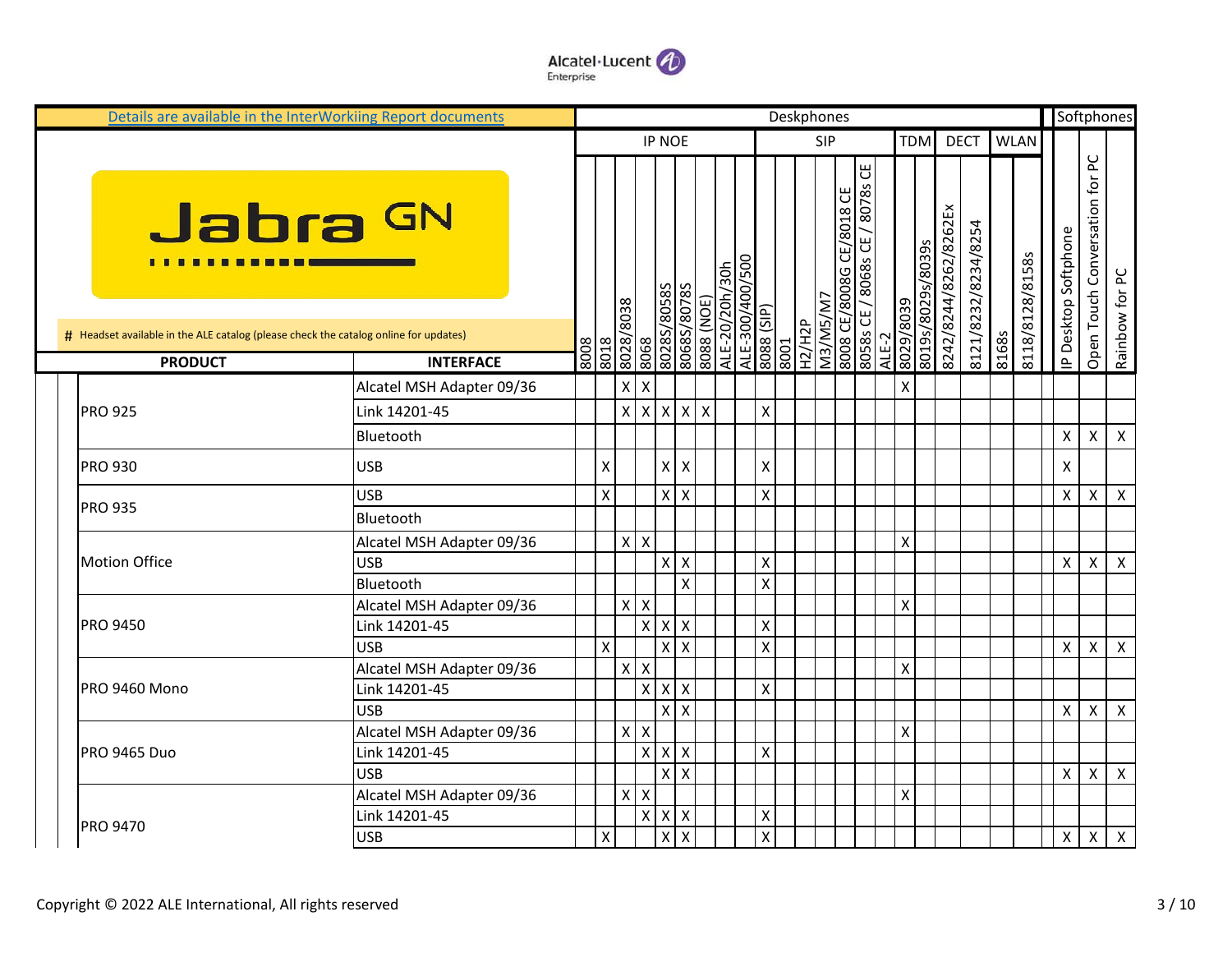

|          | Details are available in the InterWorkiing Report documents                          |                      |      |                         |              |                           |                           |              |                |                 |                           | Deskphones    |                 |                          |                                |       |                   |                       |                     |       |                 |                      |                                | Softphones                |
|----------|--------------------------------------------------------------------------------------|----------------------|------|-------------------------|--------------|---------------------------|---------------------------|--------------|----------------|-----------------|---------------------------|---------------|-----------------|--------------------------|--------------------------------|-------|-------------------|-----------------------|---------------------|-------|-----------------|----------------------|--------------------------------|---------------------------|
|          |                                                                                      |                      |      |                         |              | <b>IP NOE</b>             |                           |              |                |                 |                           |               | <b>SIP</b>      |                          |                                |       | <b>TDM</b>        |                       | <b>DECT</b>         |       | <b>WLAN</b>     |                      |                                |                           |
|          |                                                                                      |                      |      |                         |              |                           |                           |              |                |                 |                           |               |                 |                          |                                |       |                   |                       |                     |       |                 |                      |                                |                           |
|          | Jabra GN<br><u>.</u>                                                                 |                      |      |                         |              | 80285/80585               | 8068\80785                | 8088 (NOE)   | ALE-20/20h/30h | ALE-300/400/500 |                           |               | <b>M3/M5/M7</b> | 8008 CE/8008G CE/8018 CE | 8058s CE / 8068s CE / 8078s CE |       | 8019s/8029s/8039s | 8242/8244/8262/8262Ex | 8121/8232/8234/8254 |       | 8118/8128/8158s | IP Desktop Softphone | Open Touch Conversation for PC | Rainbow for PC            |
|          | # Headset available in the ALE catalog (please check the catalog online for updates) |                      |      |                         | 8608/8708    |                           |                           |              |                |                 | (dIS) 8808                | <b>H2/H2P</b> |                 |                          |                                |       | 8029/8039         |                       |                     | 8168s |                 |                      |                                |                           |
|          | <b>PRODUCT</b>                                                                       | <b>INTERFACE</b>     | 8008 | 8018                    | 8068         |                           |                           |              |                |                 | 8001                      |               |                 |                          |                                | ALE-2 |                   |                       |                     |       |                 |                      |                                |                           |
|          |                                                                                      | Bluetooth            |      |                         |              |                           |                           |              |                |                 | $\boldsymbol{\mathsf{X}}$ |               |                 |                          |                                |       |                   |                       |                     |       |                 |                      |                                |                           |
|          |                                                                                      | <b>USB</b>           |      |                         |              | Χ                         | $\mathsf{X}$              |              |                |                 | $\boldsymbol{\mathsf{X}}$ |               |                 |                          |                                |       |                   |                       |                     |       |                 | Χ                    | $\pmb{\mathsf{X}}$             | $\pmb{\times}$            |
|          | Evolve 65 UC                                                                         | Link 14201-45        |      |                         | $\mathsf{x}$ | $\boldsymbol{\mathsf{X}}$ | $\boldsymbol{\mathsf{x}}$ |              |                |                 | $\boldsymbol{\mathsf{X}}$ |               |                 |                          |                                |       |                   |                       |                     |       |                 |                      |                                |                           |
|          |                                                                                      | Bluetooth (Link 370) |      |                         |              |                           | Χ                         |              |                |                 |                           |               |                 |                          |                                |       |                   |                       |                     |       |                 | Χ                    | X                              | $\boldsymbol{\mathsf{X}}$ |
|          | Evolve 65t                                                                           | USB Link 370         |      | $\pmb{\mathsf{X}}$      |              | X                         | $\boldsymbol{\mathsf{X}}$ |              |                |                 | $\boldsymbol{\mathsf{X}}$ |               |                 |                          |                                |       |                   |                       |                     |       |                 | Χ                    | $\pmb{\mathsf{X}}$             | $\pmb{\times}$            |
|          |                                                                                      | Bluetooth            |      |                         | X            |                           | $\mathsf{X}$              |              |                |                 |                           |               |                 |                          |                                |       |                   |                       |                     |       |                 |                      |                                |                           |
|          | Evolve 65e                                                                           | USB Link 370         |      | $\pmb{\times}$          |              | X                         | $\boldsymbol{\mathsf{X}}$ |              |                |                 | $\boldsymbol{\mathsf{X}}$ |               |                 |                          |                                |       |                   |                       |                     |       |                 | Χ                    | X                              | $\boldsymbol{\mathsf{X}}$ |
| Wireless |                                                                                      | Bluetooth            |      |                         | X            |                           | Χ                         |              |                |                 |                           |               |                 |                          |                                |       |                   |                       |                     |       |                 |                      |                                |                           |
|          | Motion                                                                               | <b>USB</b>           |      |                         |              | X                         | $\mathsf{X}$              |              |                |                 | $\boldsymbol{\mathsf{X}}$ |               |                 |                          |                                |       |                   |                       |                     |       |                 | X                    | X                              | $\boldsymbol{\mathsf{X}}$ |
|          |                                                                                      | Bluetooth            |      |                         |              |                           |                           |              |                |                 | $\mathsf{X}$              |               |                 |                          |                                |       |                   |                       |                     |       |                 |                      |                                |                           |
|          | Stealth                                                                              | <b>USB</b>           |      | $\pmb{\mathsf{X}}$      |              |                           | $X$ $X$                   |              |                |                 | $\boldsymbol{\mathsf{X}}$ |               |                 |                          |                                |       |                   |                       |                     |       |                 | $\pmb{\times}$       | X                              | $\mathsf{X}$              |
|          |                                                                                      | Bluetooth            |      |                         |              |                           |                           | $\mathsf{X}$ |                |                 | $\mathsf{X}$              |               |                 |                          |                                |       |                   |                       |                     |       |                 |                      |                                |                           |
|          | Supreme                                                                              | <b>USB</b>           |      | $\mathsf{x}$            |              |                           | $x \mid x$                |              |                |                 | $\mathsf{X}$              |               |                 |                          |                                |       |                   |                       |                     |       |                 | $\pmb{\times}$       | $\boldsymbol{\mathsf{X}}$      | $\mathsf{X}$              |
|          | Speak 410                                                                            | <b>USB</b>           |      |                         |              |                           |                           |              |                |                 |                           |               |                 |                          |                                |       |                   |                       |                     |       |                 | $\pmb{\times}$       | $\pmb{\mathsf{X}}$             | $\pmb{\times}$            |
|          | Speak 510                                                                            | <b>USB</b>           |      |                         |              |                           |                           |              | $X$ $X$        |                 | $\mathsf{X}$              |               |                 |                          |                                |       |                   |                       |                     |       |                 | $\pmb{\mathsf{X}}$   | X                              | $\mathsf{X}$              |
|          |                                                                                      | Bluetooth            |      |                         |              |                           |                           |              |                |                 |                           |               |                 |                          |                                |       |                   |                       |                     |       |                 |                      |                                |                           |
|          | Speak 810                                                                            | <b>USB</b>           |      |                         |              |                           |                           |              |                |                 | $\boldsymbol{\mathsf{X}}$ |               |                 |                          |                                |       |                   |                       |                     |       |                 | χ                    | X                              | $\pmb{\times}$            |
|          |                                                                                      | Bluetooth            |      |                         |              |                           | Χ                         |              |                |                 |                           |               |                 |                          |                                |       |                   |                       |                     |       |                 | X                    | X                              | $\pmb{\times}$            |
|          | Speak 710                                                                            | USB                  |      | X                       |              | Χ                         | X                         |              | $x \mid x$     |                 | $\mathsf{X}$              |               |                 |                          |                                |       |                   |                       |                     |       |                 | x                    | X                              | $\boldsymbol{\mathsf{X}}$ |
|          |                                                                                      | Bluetooth            |      |                         |              |                           | $\pmb{\mathsf{X}}$        |              |                |                 | $\boldsymbol{\mathsf{X}}$ |               |                 |                          |                                |       |                   |                       |                     |       |                 | X                    | Χ                              | $\boldsymbol{\mathsf{X}}$ |
|          |                                                                                      | <b>USB</b>           |      | $\pmb{\times}$          |              | Χ                         | $\pmb{\times}$            |              |                |                 | $\boldsymbol{\mathsf{X}}$ |               |                 |                          |                                |       |                   |                       |                     |       |                 | X                    | X                              | $\boldsymbol{X}$          |
|          | Evolve 75                                                                            | USB Link 370         |      | $\mathsf{\overline{X}}$ |              | $\pmb{\mathsf{X}}$        | $\mathsf{X}$              |              | $x \mid x$     |                 | $\mathsf{X}$              |               |                 |                          |                                |       |                   |                       |                     |       |                 | X                    | X                              | $\boldsymbol{X}$          |
|          |                                                                                      | Bluetooth            |      |                         |              |                           |                           |              |                |                 |                           |               |                 |                          |                                |       |                   |                       |                     |       |                 | Χ                    | $\pmb{\mathsf{X}}$             | $\boldsymbol{\mathsf{X}}$ |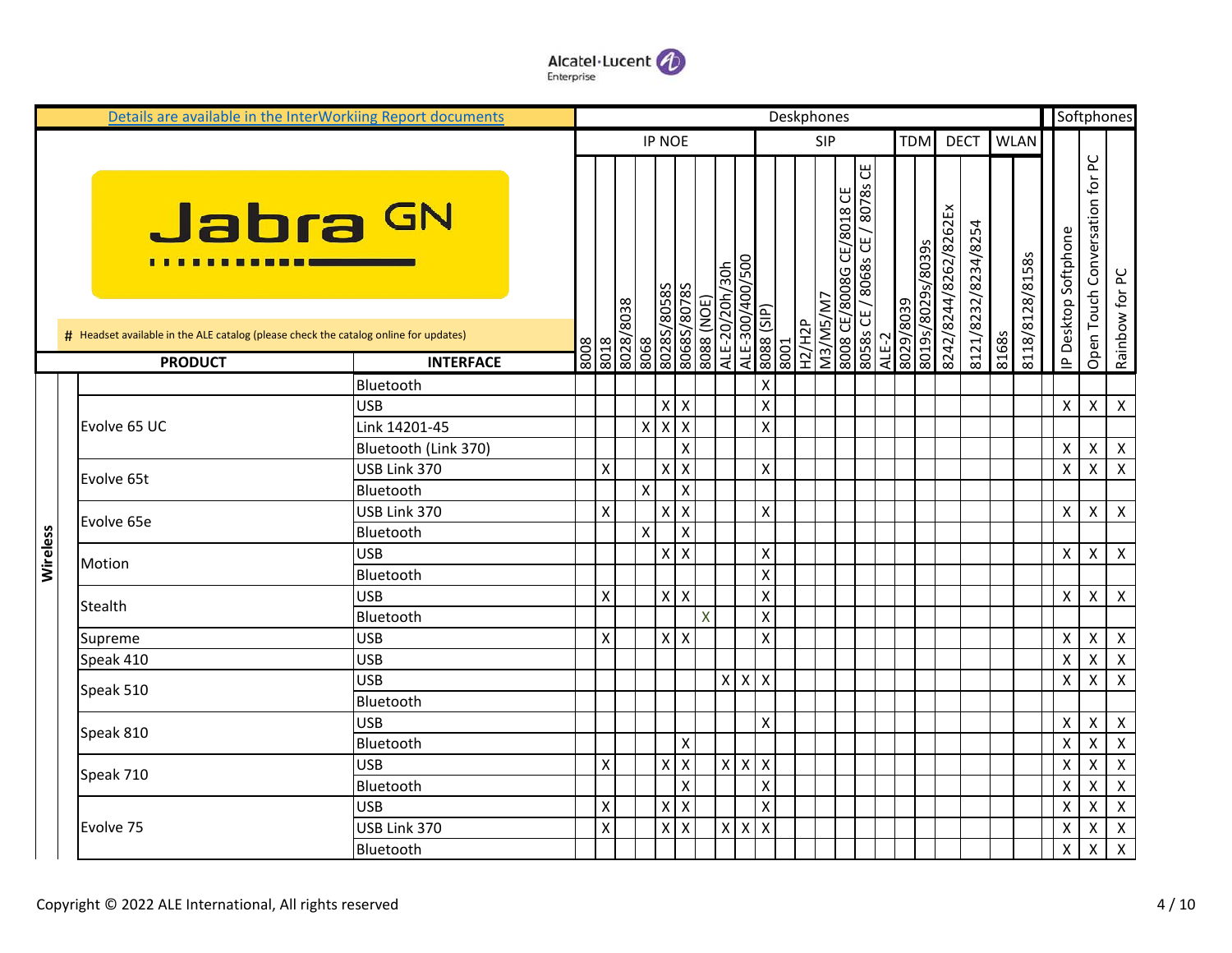

| Details are available in the InterWorkiing Report documents                                            |                           |      |                           |                           |                    |                         |            |                         |                           |                           | Deskphones    |            |                          |                                |                    |                   |                       |                     |       |                 |                           |                                | Softphones              |
|--------------------------------------------------------------------------------------------------------|---------------------------|------|---------------------------|---------------------------|--------------------|-------------------------|------------|-------------------------|---------------------------|---------------------------|---------------|------------|--------------------------|--------------------------------|--------------------|-------------------|-----------------------|---------------------|-------|-----------------|---------------------------|--------------------------------|-------------------------|
|                                                                                                        |                           |      |                           |                           | <b>IP NOE</b>      |                         |            |                         |                           |                           |               | <b>SIP</b> |                          |                                |                    | <b>TDM</b>        |                       | <b>DECT</b>         |       | <b>WLAN</b>     |                           |                                |                         |
| Jabra GN                                                                                               |                           |      |                           |                           | S8508/S8Z08        | 80685/80785             |            | ALE-20/20h/30h          | ALE-300/400/500           |                           |               |            | 8008 CE/8008G CE/8018 CE | 8058s CE / 8068s CE / 8078s CE |                    | 8019s/8029s/8039s | 8242/8244/8262/8262Ex | 8121/8232/8234/8254 |       | 8118/8128/8158s | IP Desktop Softphone      | Open Touch Conversation for PC | Rainbow for PC          |
| # Headset available in the ALE catalog (please check the catalog online for updates)<br><b>PRODUCT</b> | <b>INTERFACE</b>          | 8008 | 8018                      | 8608/8708<br>8068         |                    |                         | (SON) 8808 |                         |                           | (dIS) 8808<br>8001        | <b>H2/H2P</b> | W/SW/EW    |                          |                                | 8029/8039<br>ALE-2 |                   |                       |                     | 8168s |                 |                           |                                |                         |
|                                                                                                        | <b>USB</b>                |      | $\boldsymbol{\mathsf{X}}$ |                           | $\pmb{\mathsf{X}}$ | <b>X</b>                |            |                         |                           | X                         |               |            |                          |                                |                    |                   |                       |                     |       |                 | X                         | $\pmb{\mathsf{X}}$             | $\mathsf{X}$            |
| Evolve 75e                                                                                             | USB Link 370              |      | $\mathsf{\chi}$           |                           | $\pmb{\times}$     | l x                     |            |                         |                           | $\mathsf{x}$              |               |            |                          |                                |                    |                   |                       |                     |       |                 | X                         | $\mathsf{X}$                   | $\mathsf{X}$            |
|                                                                                                        | Bluetooth                 |      |                           |                           |                    |                         |            |                         |                           |                           |               |            |                          |                                |                    |                   |                       |                     |       |                 | Χ                         | X                              | $\mathsf{X}$            |
|                                                                                                        | Alcatel MSH Adapter 09/36 |      |                           | $x \mid x$                |                    |                         |            |                         |                           |                           |               |            |                          |                                | X                  |                   |                       |                     |       |                 |                           |                                |                         |
|                                                                                                        | <b>USB</b>                |      | $\boldsymbol{\mathsf{X}}$ |                           | X                  | $\mathsf{X}$            |            | $\mathsf{X}$            | $\boldsymbol{\mathsf{X}}$ | $\boldsymbol{\mathsf{X}}$ |               |            |                          |                                |                    |                   |                       |                     |       |                 | X                         | X                              | $\mathsf{X}$            |
| Engage 75                                                                                              | Link 14201-45             |      | $\boldsymbol{\mathsf{X}}$ |                           | $X$ $X$            | $\overline{\mathsf{x}}$ |            |                         |                           | $\pmb{\mathsf{X}}$        |               |            |                          |                                |                    |                   |                       |                     |       |                 |                           |                                |                         |
|                                                                                                        | USB Link 370              |      | $\mathsf{\chi}$           |                           |                    | $x \mid x$              |            |                         |                           | $\mathsf{\chi}$           |               |            |                          |                                |                    |                   |                       |                     |       |                 | $\boldsymbol{\mathsf{X}}$ | $\boldsymbol{\mathsf{X}}$      | $\mathsf{X}$            |
|                                                                                                        | Bluetooth                 |      |                           |                           |                    | X                       |            |                         |                           | $\pmb{\mathsf{X}}$        |               |            |                          |                                |                    |                   |                       |                     |       |                 |                           |                                |                         |
|                                                                                                        | Alcatel MSH Adapter 09/36 |      |                           | $\mathsf{X}$<br>X         |                    |                         |            |                         |                           |                           |               |            |                          |                                | X                  |                   |                       |                     |       |                 |                           |                                |                         |
|                                                                                                        | <b>USB</b>                |      |                           | $\boldsymbol{\mathsf{x}}$ | $\pmb{\chi}$       | $\mathsf{X}$            |            | $X$ $X$                 |                           | $\mathsf{X}$              |               |            |                          |                                |                    |                   |                       |                     |       |                 | X                         | X                              | $\mathsf{X}$            |
| Engage 65                                                                                              | Link 14201-45             |      |                           |                           | $x \mid x$         | $\overline{\mathsf{x}}$ |            |                         |                           | $\pmb{\mathsf{X}}$        |               |            |                          |                                |                    |                   |                       |                     |       |                 |                           |                                |                         |
|                                                                                                        | Bluetooth                 |      |                           |                           |                    |                         |            |                         |                           | $\mathsf{X}$              |               |            |                          |                                |                    |                   |                       |                     |       |                 | $\boldsymbol{\mathsf{X}}$ | $\boldsymbol{\mathsf{X}}$      | $\mathsf{X}$            |
|                                                                                                        | <b>USB</b>                |      | X                         |                           | $x \mid x$         |                         |            | x                       | $\boldsymbol{\mathsf{X}}$ |                           |               |            |                          |                                |                    |                   |                       |                     |       |                 | X                         | $\pmb{\times}$                 | $\boldsymbol{X}$        |
| Evolve2 65                                                                                             | USB Link 380              |      | X                         |                           | x x                |                         |            | $\overline{\mathsf{x}}$ | $\times$                  |                           |               |            |                          |                                |                    |                   |                       |                     |       |                 | X                         | Χ                              | $\overline{\mathbf{x}}$ |
|                                                                                                        | Bluetooth                 |      |                           |                           |                    |                         |            |                         |                           |                           |               |            |                          |                                |                    |                   |                       |                     |       |                 |                           |                                |                         |
|                                                                                                        | <b>USB</b>                |      | $\boldsymbol{\mathsf{X}}$ |                           | $x \mid x$         |                         |            | $\mathsf{x}$            | X                         |                           |               |            |                          |                                |                    |                   |                       |                     |       |                 | Χ                         | X                              | $\boldsymbol{X}$        |
| Evolve2 75                                                                                             | USB Link 380              |      | $\mathsf{\chi}$           |                           | $X$ $X$            |                         |            | $x \overline{x}$        |                           |                           |               |            |                          |                                |                    |                   |                       |                     |       |                 | $\boldsymbol{\mathsf{X}}$ | $\mathsf{X}$                   | $\overline{X}$          |
|                                                                                                        | Bluetooth                 |      |                           |                           |                    |                         |            |                         |                           |                           |               |            |                          |                                |                    |                   |                       |                     |       |                 |                           |                                |                         |
|                                                                                                        | <b>USB</b>                |      | X                         |                           | $x \mid x$         |                         |            | $\mathsf{X}$            | X                         |                           |               |            |                          |                                |                    |                   |                       |                     |       |                 | X                         | $\pmb{\times}$                 | $\boldsymbol{X}$        |
| Evolve2 85                                                                                             | USB Link 380              |      | $\boldsymbol{\mathsf{X}}$ |                           | $x \mid x$         |                         |            | $x \mid x$              |                           |                           |               |            |                          |                                |                    |                   |                       |                     |       |                 | X                         | X                              | $\mathsf{X}$            |
|                                                                                                        | Bluetooth                 |      |                           |                           |                    |                         |            |                         |                           |                           |               |            |                          |                                |                    |                   |                       |                     |       |                 |                           |                                |                         |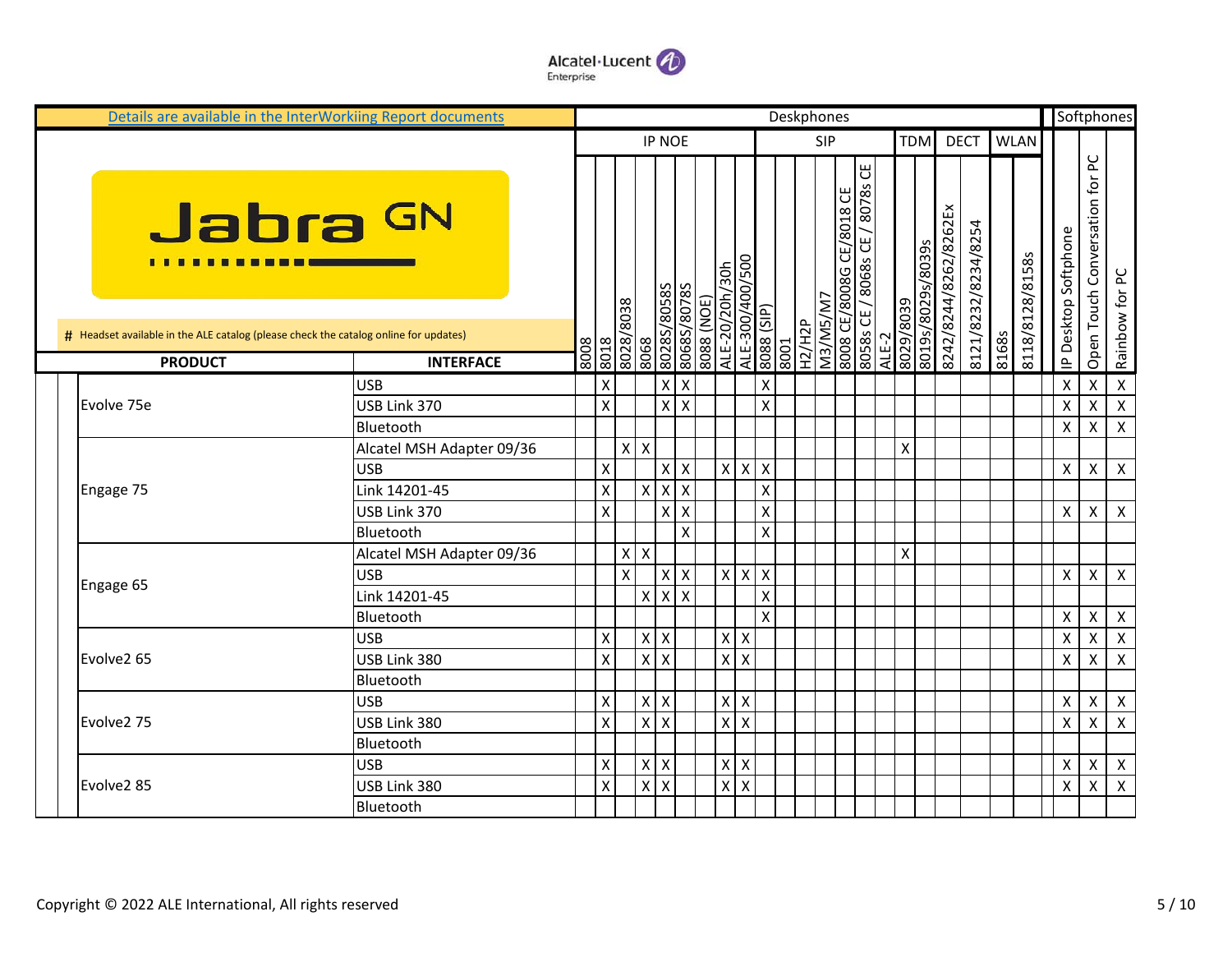

|       | Details are available in the InterWorkiing Report documents                          |                                 |                    |                                |                           |                           |                           |                              |                 |                    |                           |        | Deskphones                              |                     |       |                                                        |                           |                           |                           |                           |                           | Softphones                        |                           |
|-------|--------------------------------------------------------------------------------------|---------------------------------|--------------------|--------------------------------|---------------------------|---------------------------|---------------------------|------------------------------|-----------------|--------------------|---------------------------|--------|-----------------------------------------|---------------------|-------|--------------------------------------------------------|---------------------------|---------------------------|---------------------------|---------------------------|---------------------------|-----------------------------------|---------------------------|
|       |                                                                                      |                                 |                    |                                |                           | <b>IP NOE</b>             |                           |                              |                 |                    |                           |        | <b>SIP</b>                              |                     |       | <b>TDM</b>                                             |                           | <b>DECT</b>               |                           | <b>WLAN</b>               |                           |                                   |                           |
|       |                                                                                      |                                 |                    |                                |                           |                           |                           |                              |                 |                    |                           |        |                                         |                     |       |                                                        |                           |                           |                           |                           |                           |                                   |                           |
|       | <b>D</b> -poly                                                                       |                                 |                    | 8608/8708                      |                           | 8028S/8058S               | S8Z08/S8908               | ALE-20/20h/30h<br>8088 (NOE) | ALE-300/400/500 | (dIS) 8808         |                           |        | ပြ<br>8008 CE/8008G CE/8018<br>M3/M5/M7 | /8078sC<br>8068s CE |       | 8019s/8029s/8039s<br>8029/8039                         | 8242/8244/8262/8262Ex     | 8212/8232/8234/8254       |                           | 8118/8128/8158s           | P Desktop Softphone       | Conversation for PC<br>Open Touch | Rainbow for PC            |
|       | # Headset available in the ALE catalog (please check the catalog online for updates) |                                 | 8008               | 8018                           | 8068                      |                           |                           |                              |                 |                    | 8001                      | H2/H2P |                                         | 8058s CE            | ALE-2 |                                                        |                           |                           | 8168s                     |                           |                           |                                   |                           |
|       | <b>PRODUCT</b><br># RJ-QD (27190-01)                                                 | <b>TYPE</b>                     | X                  |                                |                           |                           |                           |                              |                 |                    | $\boldsymbol{\mathsf{X}}$ |        |                                         |                     |       |                                                        |                           |                           |                           |                           |                           |                                   |                           |
|       | RJ-QD (27190-01) + Biway (34286-03)                                                  |                                 |                    |                                |                           |                           |                           |                              |                 |                    |                           |        |                                         |                     |       |                                                        |                           |                           |                           |                           |                           |                                   |                           |
|       | Jack 2,5mm - QD (64279-02)                                                           |                                 |                    |                                |                           |                           |                           |                              |                 |                    |                           |        |                                         |                     |       |                                                        |                           |                           | X                         | $\boldsymbol{\mathsf{X}}$ |                           |                                   |                           |
|       | Jack 3,5mm 4 pole short - QD (38541-03)                                              | Adapter QuickDisconnect Corded  |                    |                                |                           |                           |                           |                              |                 |                    |                           |        |                                         |                     |       |                                                        | $\mathsf{X}^-$            | $\boldsymbol{\mathsf{X}}$ |                           |                           |                           |                                   |                           |
|       | Jack 3,5mm 4 pole long - QD (38541-04)                                               |                                 |                    |                                |                           |                           | $x \mid x$                |                              |                 | $X$ $X$            |                           |        |                                         |                     |       | $\boldsymbol{\mathsf{x}}$                              |                           |                           |                           |                           |                           |                                   |                           |
|       | Jack 3,5mm 3 pole - QD (38324-01)                                                    |                                 |                    |                                | $x \mid x$                |                           |                           |                              |                 |                    |                           |        |                                         |                     |       | X                                                      |                           |                           |                           |                           |                           |                                   |                           |
|       | USB - QDDA70/80/90                                                                   |                                 |                    | Χ                              |                           | $\pmb{\mathsf{X}}$        | $\pmb{\times}$            |                              |                 |                    |                           |        |                                         |                     |       |                                                        |                           |                           |                           |                           | $\boldsymbol{\mathsf{X}}$ | $\pmb{\times}$                    | $\boldsymbol{\mathsf{X}}$ |
|       | EncorePro 700 QDHW710/720                                                            |                                 | $X$ $X$            | $\mathsf{X}$                   | $\boldsymbol{\mathsf{X}}$ | $\boldsymbol{\mathsf{X}}$ | $\overline{\mathsf{x}}$   |                              |                 | $\mathsf X$        | l x                       |        |                                         |                     |       | $x \mid x$                                             | $\pmb{\times}$            | $\boldsymbol{\mathsf{X}}$ | $\boldsymbol{\mathsf{X}}$ | $\boldsymbol{\mathsf{X}}$ | $\boldsymbol{\mathsf{X}}$ | $\pmb{\mathsf{X}}$                | $\pmb{\times}$            |
|       | EncorePro 500 QDHW510/520/530/540                                                    | <b>Headsets QuickDisconnect</b> | $\mathsf X$        | $\boldsymbol{\mathsf{X}}$<br>X | $\mathsf X$               | $\boldsymbol{\mathsf{X}}$ | $\mathsf{X}$              | X                            |                 | $\mathsf X$        | $\mathsf{X}$              |        |                                         |                     |       | $\boldsymbol{\mathsf{x}}$<br>$\boldsymbol{\mathsf{X}}$ | $\pmb{\mathsf{X}}$        | $\mathsf{X}$              | $\mathsf{X}$              | $\boldsymbol{\mathsf{X}}$ | $\boldsymbol{\mathsf{X}}$ | Χ                                 | $\mathsf X$               |
|       | SupraPlus QDHW251/261                                                                | Corded                          | $\pmb{\mathsf{X}}$ | X<br>$\boldsymbol{\mathsf{X}}$ | $\boldsymbol{\mathsf{x}}$ | $\pmb{\mathsf{X}}$        | $\mathsf{X}$              | X                            |                 | $\pmb{\mathsf{X}}$ | $\mathsf{X}$              |        |                                         |                     |       | x<br>X                                                 | $\pmb{\mathsf{X}}$        | $\pmb{\times}$            | $\boldsymbol{\mathsf{X}}$ | $\boldsymbol{\mathsf{X}}$ | $\mathsf{\chi}$           | $\mathsf{x}$                      | $\overline{\mathbf{x}}$   |
|       | Entera QDHW111/121                                                                   |                                 | $x \mid x$         | Ιx                             | $\mathsf{x}$              | $\boldsymbol{\mathsf{X}}$ | X                         |                              |                 | $\mathsf X$        | $\overline{\mathsf{x}}$   |        |                                         |                     |       | x <sub>l</sub><br>$\boldsymbol{\mathsf{X}}$            | $\pmb{\times}$            | $\boldsymbol{\mathsf{X}}$ | $\times$                  | $\boldsymbol{\mathsf{x}}$ | X                         | Χ                                 | $\pmb{\times}$            |
|       | EncorePro 700 USBHW715/725                                                           |                                 |                    | X                              |                           | Χ                         | $\pmb{\times}$            |                              |                 |                    |                           |        |                                         |                     |       |                                                        |                           |                           |                           |                           | X                         | Χ                                 | $\boldsymbol{\mathsf{X}}$ |
| Wired | EncorePro 500 USBHW515/525/535/545                                                   |                                 |                    | X                              |                           | $\pmb{\mathsf{X}}$        | X                         |                              |                 |                    |                           |        |                                         |                     |       |                                                        |                           |                           |                           |                           | X                         | $\pmb{\mathsf{X}}$                | $\boldsymbol{\mathsf{X}}$ |
|       | Blackwire 700 USBC725                                                                |                                 |                    | $\mathsf{x}$                   |                           | $\pmb{\times}$            | $\pmb{\times}$            |                              |                 |                    |                           |        |                                         |                     |       |                                                        |                           |                           |                           |                           | X                         | Χ                                 | $\boldsymbol{\mathsf{X}}$ |
|       | Blackwire 5200 USBC5210/5220                                                         | <b>USB Corded</b>               |                    | X                              |                           | $\pmb{\mathsf{X}}$        | $\pmb{\mathsf{X}}$        |                              |                 |                    |                           |        |                                         |                     |       |                                                        |                           |                           |                           |                           | X                         | Χ                                 | $\pmb{\times}$            |
|       | Blackwire 500 USBC510/520                                                            |                                 |                    | X                              |                           | $\pmb{\times}$            | $\mathsf X$               |                              |                 |                    |                           |        |                                         |                     |       |                                                        |                           |                           |                           |                           | X                         | Χ                                 | $\boldsymbol{\mathsf{X}}$ |
|       | Blackwire 3200 USBC3210/3220                                                         |                                 |                    | $\pmb{\mathsf{X}}$             |                           | $\pmb{\mathsf{X}}$        | $\pmb{\times}$            |                              |                 |                    |                           |        |                                         |                     |       |                                                        |                           |                           |                           |                           | X                         | $\pmb{\mathsf{X}}$                | $\boldsymbol{\mathsf{X}}$ |
|       | Blackwire 300 USBC310/320                                                            |                                 |                    | $\mathsf{x}$                   |                           | $\mathsf{\chi}$           | $\boldsymbol{\mathsf{X}}$ |                              |                 |                    |                           |        |                                         |                     |       |                                                        |                           |                           |                           |                           | X                         | $\pmb{\mathsf{X}}$                | $\boldsymbol{\mathsf{X}}$ |
|       | Blackwire 700 USB + BluetoothC710/720                                                | USB + Bluetooth Corded          |                    | X                              |                           | $X$ $X$                   | $\boldsymbol{\mathsf{X}}$ |                              |                 | $\pmb{\mathsf{X}}$ |                           |        |                                         |                     |       |                                                        | X                         |                           |                           |                           | X                         | Χ                                 | $\boldsymbol{\mathsf{X}}$ |
|       | Blackwire 5200 Jack + USBC5215/5225                                                  |                                 |                    | X                              |                           | $\pmb{\mathsf{X}}$        | $\pmb{\mathsf{X}}$        |                              |                 | Χ                  | <b>X</b>                  |        |                                         |                     |       | $\pmb{\mathsf{X}}$                                     | $\pmb{\mathsf{X}}$        | $\pmb{\mathsf{X}}$        |                           |                           | X                         | Χ                                 | $\mathsf X$               |
|       | Blackwire 3200 Jack + USBC3215/3225                                                  | USB + Jack Corded               |                    | X                              |                           | $\pmb{\mathsf{X}}$        | $\pmb{\mathsf{X}}$        |                              |                 | $\pmb{\mathsf{X}}$ | $\mathsf{X}$              |        |                                         |                     |       | $\pmb{\mathsf{X}}$                                     | $\pmb{\mathsf{X}}$        | $\pmb{\mathsf{X}}$        |                           |                           | X                         | $\pmb{\mathsf{X}}$                | $\pmb{\times}$            |
|       | Blackwire 300 Jack + USBC315/325                                                     |                                 |                    | $\mathsf{x}$                   |                           | $\pmb{\mathsf{X}}$        | $\pmb{\times}$            |                              |                 | X                  | $\overline{\mathsf{x}}$   |        |                                         |                     |       | $\pmb{\mathsf{X}}$                                     | $\boldsymbol{\mathsf{X}}$ | $\boldsymbol{\mathsf{x}}$ |                           |                           | X                         | Χ                                 | $\boldsymbol{\mathsf{X}}$ |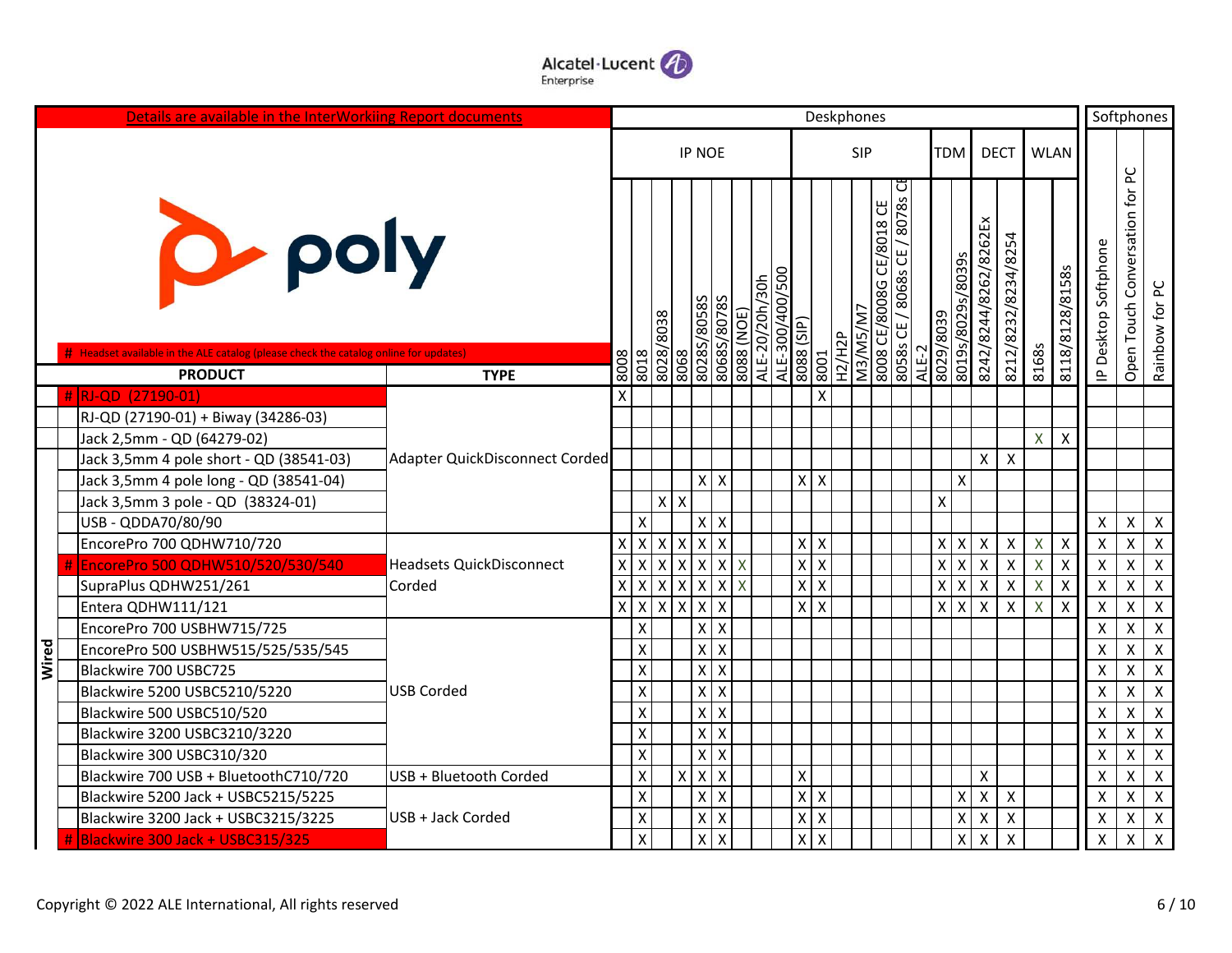

|          | Details are available in the InterWorkiing Report documents                                          |                               | Deskphones     |                        |                         |                                                 |                           |            |                                   |            |                           |                           |                          |                                            |                         |                           |                       | Softphones                |             |                 |                      |                                |                  |
|----------|------------------------------------------------------------------------------------------------------|-------------------------------|----------------|------------------------|-------------------------|-------------------------------------------------|---------------------------|------------|-----------------------------------|------------|---------------------------|---------------------------|--------------------------|--------------------------------------------|-------------------------|---------------------------|-----------------------|---------------------------|-------------|-----------------|----------------------|--------------------------------|------------------|
|          |                                                                                                      |                               |                |                        |                         | <b>IP NOE</b>                                   |                           |            |                                   |            |                           | <b>SIP</b>                |                          |                                            |                         | TDM                       |                       | <b>DECT</b>               | <b>WLAN</b> |                 |                      |                                |                  |
|          | <b>D</b> -poly<br>Headset available in the ALE catalog (please check the catalog online for updates) |                               | 8008           | 8028/8708<br>8028/8038 |                         | 8068<br>8028S/8058S                             | 80685/8788                | 8088 (NOE) | ALE-300/400/500<br>ALE-20/20h/30h | (dIS) 8808 | 8001                      | M3/M5/M7<br><b>dZH/ZH</b> | 8008 CE/8008G CE/8018 CE | / 8078s Ct<br>8068s CE<br>8058s CE<br>ALE- | 8029/8039               | 8019s/8029s/8039s         | 8242/8244/8262/8262Ex | 8212/8232/8234/8254       | 8168s       | 8118/8128/8158s | IP Desktop Softphone | Open Touch Conversation for PC | ص<br>Rainbow for |
|          | <b>PRODUCT</b><br>Blackwire 200 Jack C215/C225                                                       | <b>TYPE</b><br>Jack Corded    |                |                        |                         | X                                               | $\boldsymbol{\mathsf{x}}$ |            |                                   | X          | $\mathsf{X}$              |                           |                          |                                            |                         | X                         | $\mathsf{X}^-$        | $\boldsymbol{\mathsf{X}}$ |             |                 | $\pmb{\times}$       | $\mathsf X$                    | $\mathsf{x}$     |
|          | APA-23 (38908-11) EHS                                                                                |                               |                |                        | $X$ $X$                 |                                                 |                           |            |                                   |            |                           |                           |                          |                                            | X                       |                           |                       |                           |             |                 |                      |                                |                  |
|          | APA-24 (212539-01)EHS                                                                                |                               |                |                        | $\mathsf{x}$            | $\mathsf{X}$<br>$\pmb{\mathsf{X}}$              | $\boldsymbol{\mathsf{X}}$ |            |                                   |            |                           |                           |                          |                                            |                         | $x \mid x$                |                       |                           |             |                 |                      |                                |                  |
|          | APU-75 (202678-01) USB EHS                                                                           | Adapter (Wireless)            |                | X                      |                         | $\mathsf{\overline{X}}$                         | $\mathsf{x}$              |            |                                   |            |                           |                           |                          |                                            |                         |                           |                       |                           |             |                 |                      |                                |                  |
|          | HL10 (60961-35) mechanical lifter                                                                    |                               | Χ              |                        |                         |                                                 |                           |            |                                   |            | X                         |                           |                          |                                            |                         |                           |                       |                           |             |                 |                      |                                |                  |
|          | CS 500 DECTCS510/520/530/540                                                                         |                               | x <sub>1</sub> | $\pmb{\times}$         | $\mathsf{X}$            | $\mathsf{X}$<br>$\pmb{\mathsf{X}}$              | $\pmb{\times}$            |            |                                   | Χ          | $\boldsymbol{\mathsf{X}}$ |                           |                          |                                            |                         | $X$ $X$                   |                       |                           |             |                 | X                    |                                |                  |
|          | Savi 700 DECTW710/720/730/740/745                                                                    |                               |                | x   x   x   x   x      |                         |                                                 | $\mathsf{X}$              |            |                                   | $X$ $X$    |                           |                           |                          |                                            |                         | $x \mid x$                | $\mathsf{X}$          |                           |             |                 | X                    | $\pmb{\times}$                 | $\pmb{\times}$   |
|          | Savi 8200 DECTW8210/8220                                                                             | Headsets (Wireless DECT)      | X              | $\mathsf{X}$           | $\overline{\mathsf{x}}$ | $\pmb{\mathsf{X}}$<br>$\boldsymbol{\mathsf{X}}$ | $\pmb{\mathsf{X}}$        |            |                                   |            | $x \mid x$                |                           |                          |                                            | $\overline{\mathsf{x}}$ | $\boldsymbol{\mathsf{X}}$ | $\mathsf{x}$          |                           |             |                 | X                    | $\pmb{\mathsf{X}}$             | $\pmb{\times}$   |
|          | Savi 400 DECTW410/420/430/440/445                                                                    |                               |                | X                      |                         | X                                               | $\pmb{\times}$            |            |                                   |            |                           |                           |                          |                                            |                         | $\boldsymbol{\mathsf{X}}$ |                       |                           |             |                 | X                    | Χ                              | X                |
| Wireless | Voyager Legend Bluetooth                                                                             |                               |                |                        |                         | $\mathsf{x}$                                    | x                         | $\sf X$    |                                   | Χ          |                           |                           |                          |                                            |                         |                           | X                     |                           | X           |                 |                      |                                |                  |
|          | Legend CS Bluetooth                                                                                  |                               |                | $x \mid x$             |                         | $\pmb{\mathsf{X}}$                              | $\boldsymbol{\mathsf{X}}$ |            |                                   | $X$ $X$    |                           |                           |                          |                                            |                         | X                         | $\mathsf X$           |                           |             |                 |                      |                                |                  |
|          | Voyager Series Bluetooth                                                                             |                               |                |                        |                         | $\mathsf X$                                     | $\mathsf{X}$              |            |                                   | Χ          |                           |                           |                          |                                            |                         |                           | X                     |                           |             |                 |                      |                                |                  |
|          | Legend/3200/5200                                                                                     | Headsets (Wireless Bluetooth) |                |                        |                         |                                                 |                           |            |                                   |            |                           |                           |                          |                                            |                         |                           |                       |                           |             |                 |                      |                                |                  |
|          | Voyager UC Series USB + Bluetooth<br>Legend/3200/4200/5200/6200/Focus/8200                           |                               |                | Χ                      |                         | $\mathsf{X}$<br>$\pmb{\times}$                  | $\pmb{\times}$            |            |                                   | Χ          |                           |                           |                          |                                            |                         |                           | X                     |                           |             |                 | X                    | Χ                              | X                |
|          | Calisto 610 USBP610                                                                                  |                               |                | Χ                      |                         | $\pmb{\mathsf{X}}$                              | $\mathsf{X}$              |            |                                   |            |                           |                           |                          |                                            |                         |                           |                       |                           |             |                 | $\pmb{\mathsf{X}}$   | $\pmb{\mathsf{X}}$             | $\pmb{\times}$   |
|          | Calisto 620 USB + BluetoothP620                                                                      | Speakerphones                 |                | $\pmb{\mathsf{X}}$     |                         | $X$ $X$                                         | $\mathsf{X}$              |            |                                   | X          |                           |                           |                          |                                            |                         |                           | $\pmb{\mathsf{X}}$    |                           |             |                 | X                    | $\pmb{\mathsf{X}}$             | $\pmb{\times}$   |
|          | Calisto 7200 USB + BluetoothP7200                                                                    |                               |                | X                      |                         | $\mathsf{x}$<br>$\boldsymbol{\mathsf{x}}$       | $\pmb{\times}$            |            |                                   | X          |                           |                           |                          |                                            |                         |                           | X                     |                           |             |                 | X                    | $\boldsymbol{\mathsf{X}}$      | $\mathsf{x}$     |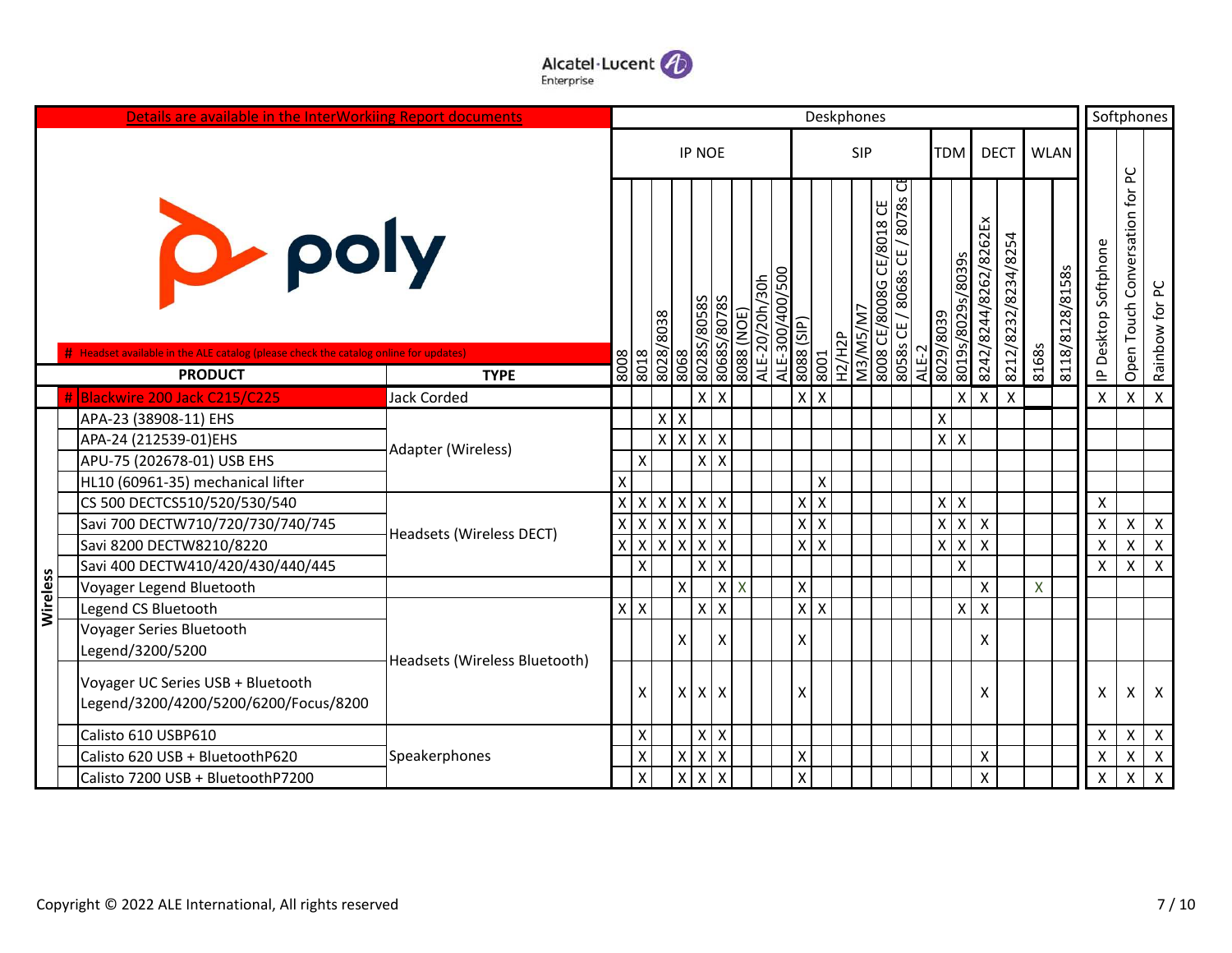

| Details are available in the InterWoring Report documents                                    |                                     |      |                           |                           |                                             |                           |            |                |                                   |                                                 | Deskphones                |                           |                                                               |       |                    |                    |                           |                    |                           |                           |                           | Softphones                          |                           |
|----------------------------------------------------------------------------------------------|-------------------------------------|------|---------------------------|---------------------------|---------------------------------------------|---------------------------|------------|----------------|-----------------------------------|-------------------------------------------------|---------------------------|---------------------------|---------------------------------------------------------------|-------|--------------------|--------------------|---------------------------|--------------------|---------------------------|---------------------------|---------------------------|-------------------------------------|---------------------------|
|                                                                                              |                                     |      |                           |                           | <b>IP NOE</b>                               |                           |            |                |                                   |                                                 |                           | <b>SIP</b>                |                                                               |       |                    |                    |                           |                    | TDM DECT WLAN             |                           |                           |                                     |                           |
| EPOS<br># Headset available in the ALE catalog (please check the catalog online for updates) |                                     |      |                           | 8038                      | <b>780585</b>                               | 80685/80785               | 8088 (NOE) | ALE-20/20h/30h | 500<br>ALE-300/400/<br>(dIS) 8808 |                                                 | H2/H2P                    | M3/M5/M7                  | ਰ<br>8708<br>8008 CE/8008G CE/8018 CE<br>8068s CE<br>8058s CE |       | 8029/8039          | 8019s/8029s/8039s  | 8242/8244/8262/8262Ex     | 8232/8234/8254     |                           | 8118/8128/8158s           | Softphone<br>P Desktop    | ں<br>2<br>Conversation for<br>Touch | pC<br>Rainbow for         |
| <b>PRODUCT</b>                                                                               | <b>TYPE</b>                         | 8008 | 8018                      | /8708                     | 8028S/<br>8068                              |                           |            |                |                                   | 8001                                            |                           |                           |                                                               | ALE-2 |                    |                    |                           | 8212/              | 8168s                     |                           |                           | Open                                |                           |
| # IMPACT SC 230 /IMPACT SC 260                                                               |                                     |      | X                         | X                         | $\pmb{\times}$<br>$\boldsymbol{\mathsf{X}}$ | х                         |            |                |                                   | $\mathsf{X}$<br>X                               | X                         |                           |                                                               |       | X                  | $\mathsf{X}$       | X                         | Χ                  | X                         | Χ                         | х                         | $\pmb{\mathsf{X}}$                  | $\boldsymbol{X}$          |
| # IMPACT SC 232 /IMPACT SC 262 (Low imp)                                                     |                                     |      | X                         | X                         | $\mathsf{x}$<br>$\pmb{\times}$              | Χ                         | X          |                |                                   | $\boldsymbol{\mathsf{x}}$<br>$\pmb{\mathsf{X}}$ | $\boldsymbol{\mathsf{x}}$ |                           |                                                               |       | X                  | X                  | X                         | X                  | $\boldsymbol{\mathsf{X}}$ | $\boldsymbol{\mathsf{X}}$ | $\boldsymbol{\mathsf{X}}$ | $\pmb{\mathsf{X}}$                  | $\mathsf{X}$              |
| IMPACT SC 630 / IMPACT SC 660                                                                | Analogue headset with               |      | X                         | X                         | X<br>$\mathsf{X}$                           | х                         |            |                |                                   | $\mathsf{X}$<br>$\pmb{\mathsf{X}}$              | $\boldsymbol{\mathsf{X}}$ |                           |                                                               |       | Χ                  | X                  | $\boldsymbol{\mathsf{X}}$ | $\pmb{\mathsf{X}}$ | $\sf X$                   | $\boldsymbol{\mathsf{X}}$ | $\boldsymbol{\mathsf{X}}$ | $\pmb{\mathsf{X}}$                  | $\boldsymbol{\mathsf{X}}$ |
| IMPACT SC 635 / IMPACT SC 665                                                                | Easy Disconnect (ED)                |      | X                         | X                         | $\mathsf{X}$<br>$\mathsf{X}$                | $\boldsymbol{\mathsf{x}}$ |            |                |                                   | $X$ $X$                                         | $\mathsf{X}$              |                           |                                                               |       | X                  | $\mathsf{X}$       | $\boldsymbol{\mathsf{X}}$ | $\pmb{\mathsf{X}}$ | $\sf X$                   | Χ                         | $\boldsymbol{\mathsf{X}}$ | $\pmb{\mathsf{X}}$                  | $\mathsf{X}$              |
| IMPACT SC 632 / IMPACT SC 662 (Low Imp)                                                      |                                     |      | X                         | X                         | $\mathsf{X}$                                | $x \mid x$                |            |                |                                   | $x \mid x$                                      | $\mathsf{X}$              |                           |                                                               |       | X                  | x                  | $\boldsymbol{\mathsf{X}}$ | $\pmb{\times}$     | X                         | X                         | $\boldsymbol{\mathsf{X}}$ | $\pmb{\mathsf{X}}$                  | $\mathsf{X}$              |
| IMPACT SC 660 TC                                                                             |                                     |      | $\boldsymbol{\mathsf{X}}$ | X                         | $\pmb{\times}$<br>$\mathsf{x}$              | $\boldsymbol{\mathsf{x}}$ |            |                |                                   | $x \mid x$                                      | $\overline{X}$            |                           |                                                               |       | $\pmb{\mathsf{X}}$ | $\mathsf X$        | $\boldsymbol{\mathsf{X}}$ | $\pmb{\mathsf{X}}$ | X                         | X                         | X                         | $\pmb{\mathsf{X}}$                  | $\boldsymbol{X}$          |
| IMPACT SC 30 / SC 60 USB ML                                                                  |                                     |      | $\pmb{\times}$            |                           |                                             | $X$ $X$                   |            |                |                                   |                                                 |                           | х                         |                                                               |       |                    |                    |                           |                    |                           |                           | X                         | X                                   | $\mathsf{X}$              |
| IMPACT SC 45 / SC 75 USB MS                                                                  |                                     |      |                           |                           |                                             |                           |            |                |                                   |                                                 |                           | X                         |                                                               |       |                    |                    |                           |                    |                           |                           |                           |                                     |                           |
| IMPACT SC 230 / IMPACT SC 260 USB MS II                                                      |                                     |      | $\pmb{\times}$            |                           |                                             | $X$ $X$                   |            |                |                                   |                                                 |                           | X                         |                                                               |       |                    |                    |                           |                    |                           |                           | X                         | X                                   | $\mathsf{X}$              |
| IMPACT SC 630 / IMPACT SC 660 USB ML                                                         |                                     |      | $\pmb{\mathsf{X}}$        |                           |                                             | $X$ $X$                   |            |                |                                   |                                                 |                           | $\boldsymbol{\mathsf{X}}$ |                                                               |       |                    |                    |                           |                    |                           |                           | X                         | $\mathsf{x}$                        | $\mathsf{X}$              |
| IMPACT SC 635 / IMPACT SC 665 USB                                                            | <b>USB Direct Connected Headset</b> |      | $\pmb{\times}$            |                           |                                             | $x \mid x$                |            |                |                                   |                                                 |                           | $\mathsf{X}$              |                                                               |       |                    |                    |                           |                    |                           |                           | X                         | X                                   | $\mathsf{X}$              |
| IMPACT SC 635 / IMPACT SC 665 USB-C                                                          |                                     |      | $\pmb{\mathsf{X}}$        |                           |                                             | $X$ $X$                   |            |                |                                   |                                                 |                           | $\boldsymbol{\mathsf{X}}$ |                                                               |       |                    |                    |                           |                    |                           |                           | X                         | X                                   | $\mathsf{X}$              |
| IMPACT SC 660 ANC USB                                                                        |                                     |      | $\pmb{\mathsf{X}}$        |                           |                                             | $X$ $X$                   |            |                |                                   |                                                 |                           | $\boldsymbol{\mathsf{X}}$ |                                                               |       |                    |                    |                           |                    |                           |                           | X                         | X                                   | $\mathsf{X}$              |
| ADAPT SC 130/SC 135/SC 160/SC 165 USB                                                        |                                     |      | $\pmb{\mathsf{X}}$        |                           |                                             | $X$ $X$                   |            |                |                                   |                                                 |                           | $\boldsymbol{\mathsf{X}}$ |                                                               |       |                    |                    |                           |                    |                           |                           | X                         | X                                   | $\mathsf{X}$              |
| ADAPT SC 130/SC 135/SC 160/SC 165 USB-C                                                      |                                     |      | $\pmb{\chi}$              |                           |                                             | $X$ $X$                   |            |                |                                   |                                                 |                           | $\mathsf{X}$              |                                                               |       |                    |                    |                           |                    |                           |                           | X                         | $\pmb{\mathsf{X}}$                  | $\mathsf{X}$              |
| IMPACT DW (Office, Pro 1, Pro 2)                                                             |                                     |      | $\mathsf{X}$              | $\mathsf{X}$              | X                                           | $X$ $X$                   |            |                | Χ                                 | $X$ $X$                                         |                           | $\boldsymbol{\mathsf{X}}$ |                                                               |       | X                  | $\pmb{\mathsf{X}}$ |                           |                    |                           |                           | х                         | X                                   | $\mathsf{X}$              |
| IMPACT SD (Office, Pro 1, Pro 2)                                                             |                                     |      | $\mathsf{X}$              | $\boldsymbol{\mathsf{X}}$ | $\mathsf{X}$                                | $X$ $X$                   |            |                | X                                 | $X$ $X$                                         |                           | $\mathsf{X}$              |                                                               |       | $\pmb{\times}$     | $\mathsf X$        |                           |                    |                           |                           | X                         | $\pmb{\mathsf{X}}$                  | $\mathsf{X}$              |
| IMPACT 5000                                                                                  | Wireless DECT headset               | х    | $\mathsf{X}$              | $\boldsymbol{\mathsf{X}}$ | $\overline{\mathsf{x}}$                     | $X$ $X$                   |            |                | X                                 | $X$ $X$                                         |                           | $\mathsf{X}$              |                                                               |       | $\pmb{\times}$     | $\mathsf X$        |                           |                    |                           |                           | X                         | $\pmb{\mathsf{X}}$                  | $\mathsf{X}$              |
| <b>IMPACT D 10 Phone</b>                                                                     | connected via USB or via EHS        | X    | $\mathsf{X}$              | $\boldsymbol{\mathsf{x}}$ | $\overline{\mathsf{x}}$                     | $X$ $X$                   |            |                |                                   | $x \mid x$                                      |                           |                           |                                                               |       | $\pmb{\times}$     | $\pmb{\times}$     |                           |                    |                           |                           | X                         | X                                   | $\mathsf{X}$              |
| <b>IMPACT D 10 USB</b>                                                                       | cable                               |      | $\pmb{\times}$            |                           |                                             | $x \mid x$                |            |                | X                                 |                                                 |                           | $\boldsymbol{\mathsf{X}}$ |                                                               |       |                    |                    |                           |                    |                           |                           | X                         | $\pmb{\mathsf{X}}$                  | $\mathsf{X}$              |
| <b>IMPACT D 30 Phone</b>                                                                     |                                     |      |                           |                           |                                             |                           |            |                |                                   |                                                 |                           |                           |                                                               |       |                    |                    |                           |                    |                           |                           |                           |                                     |                           |
| <b>IMPACT D 30 USB</b>                                                                       |                                     |      |                           |                           |                                             |                           |            |                | X                                 |                                                 |                           | $\boldsymbol{\mathsf{X}}$ |                                                               |       |                    |                    |                           |                    |                           |                           |                           |                                     |                           |
| IMPACT MB Pro (Pro 1, Pro 2)                                                                 |                                     |      | $\mathbf b$               |                           | $\mathsf{X}$                                | $b \mid X$                |            |                | X<br>X                            |                                                 |                           |                           |                                                               |       |                    |                    | X                         |                    |                           |                           | X                         | X                                   | $\mathsf{x}$              |

Copyright © 2022 ALE International, All rights reserved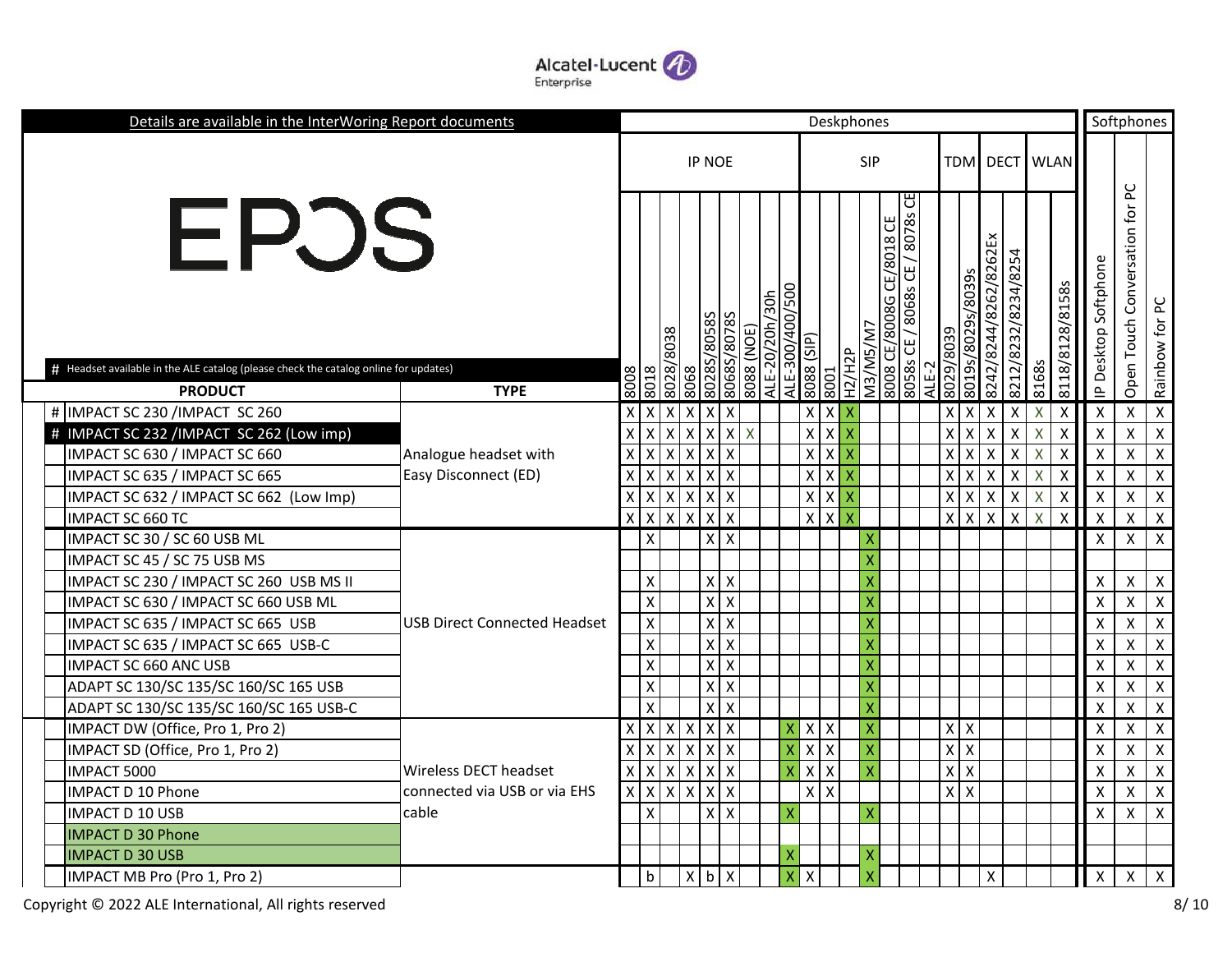

| Details are available in the InterWoring Report documents                                              |                                    |                    |                    |            |                             |                                |            |                |                 |                    |               | Deskphones              |                          |                                      |              |                   |                       |                     |                           |                           |                           | Softphones                   |                           |
|--------------------------------------------------------------------------------------------------------|------------------------------------|--------------------|--------------------|------------|-----------------------------|--------------------------------|------------|----------------|-----------------|--------------------|---------------|-------------------------|--------------------------|--------------------------------------|--------------|-------------------|-----------------------|---------------------|---------------------------|---------------------------|---------------------------|------------------------------|---------------------------|
|                                                                                                        |                                    |                    |                    |            | <b>IP NOE</b>               |                                |            |                |                 |                    |               | SIP                     |                          |                                      |              | TDM               |                       |                     | <b>DECT</b> WLAN          |                           |                           |                              |                           |
| EPOS                                                                                                   |                                    |                    |                    | 8028/8038  | 80285/80585                 | 8068S/8078S                    | 8088 (NOE) | ALE-20/20h/30h | ALE-300/400/500 | (dIS) 8808         |               | M3/M5/M7                | 8008 CE/8008G CE/8018 CE | CE<br>/ 8078s<br>8058s CE / 8068s CE | 6208/6208    | 8019s/8029s/8039s | 8242/8244/8262/8262Ex | 8212/8232/8234/8254 |                           | 8118/8128/8158s           | Softphone<br>Desktop:     | Conversation for PC<br>Touch | Rainbow for PC            |
| # Headset available in the ALE catalog (please check the catalog online for updates)<br><b>PRODUCT</b> | <b>TYPE</b>                        | 8008               | 8018               |            | 8068                        |                                |            |                |                 | 8001               | <b>H2/H2P</b> |                         |                          |                                      | ALE-2        |                   |                       |                     | 8168s                     |                           | $\Delta$                  | Open <sup>-</sup>            |                           |
| ADAPT 660                                                                                              |                                    |                    | $\mathsf b$        |            | $X$ b                       | $\boldsymbol{\mathsf{x}}$      |            |                | Χ               | X                  |               | χ                       |                          |                                      |              |                   | $\pmb{\mathsf{X}}$    |                     |                           |                           | X                         | $\pmb{\mathsf{X}}$           | $\mathsf{X}$              |
| ADAPT 560                                                                                              |                                    |                    | $\sf b$            |            | x<br>$\mathsf{b}$           | $\pmb{\mathsf{X}}$             |            |                | X               | $\pmb{\times}$     |               | $\overline{\mathsf{x}}$ |                          |                                      |              |                   | $\pmb{\mathsf{X}}$    |                     |                           |                           | X                         | $\pmb{\mathsf{X}}$           | $\boldsymbol{\mathsf{X}}$ |
| ADAPT 460                                                                                              | Wireless Bluetooth headset         |                    | $\mathsf b$        |            | $X$ $b$                     | $\overline{X}$                 |            |                | X               | $\pmb{\times}$     |               | $\overline{\mathsf{x}}$ |                          |                                      |              |                   | $\pmb{\mathsf{X}}$    |                     |                           |                           | X                         | $\pmb{\chi}$                 | $\mathsf{X}$              |
| ADAPT 630                                                                                              |                                    |                    | $\sf b$            |            | $\mathsf{X}$<br>$\mathsf b$ | $\pmb{\times}$                 |            |                | X               | $\pmb{\times}$     |               | X                       |                          |                                      |              |                   | $\pmb{\mathsf{X}}$    |                     |                           |                           | X                         | $\pmb{\mathsf{X}}$           | $\mathsf{X}$              |
| <b>ADAPT PRESENCE</b>                                                                                  |                                    |                    | $\mathsf b$        |            | $\mathsf{X}$<br>$\mathsf b$ | $\mathsf{X}$                   |            |                |                 | $\pmb{\mathsf{X}}$ |               | X                       |                          |                                      |              |                   | $\pmb{\mathsf{X}}$    |                     |                           |                           | X                         | $\pmb{\chi}$                 | $\mathsf{X}$              |
| BTD 800, USB BT dongle                                                                                 | Bluetooth headset adapter          |                    | $\mathsf b$        |            | $\times$<br>$\mathsf{b}$    | $\pmb{\times}$                 |            |                | х               | $\pmb{\times}$     |               | Χ                       |                          |                                      |              |                   |                       |                     |                           |                           | X                         | $\mathsf{\chi}$              | $\mathsf{X}$              |
| EXPAND 20                                                                                              |                                    |                    | $\pmb{\mathsf{X}}$ |            |                             | $x \mid x$                     |            |                | X               |                    |               |                         |                          |                                      |              |                   | $\mathsf{X}$          | $\mathsf{X}$        | $\boldsymbol{\mathsf{X}}$ | X                         | X                         | $\pmb{\mathsf{X}}$           | $\mathsf{X}$              |
| EXPAND 30                                                                                              | Meeting room solutions             |                    | $\pmb{\mathsf{X}}$ |            | $\overline{X}$              | X                              |            |                | X               |                    |               |                         |                          |                                      |              |                   |                       |                     |                           |                           | X                         | Χ                            | $\boldsymbol{\mathsf{X}}$ |
| EXPAND 30+<br>(with USB BT dongle)                                                                     | Speakerphones                      |                    | $\sf b$            |            | X<br>$\mathsf b$            | $\boldsymbol{\mathsf{X}}$      |            |                | X               | X                  |               | X                       |                          |                                      |              |                   |                       |                     |                           |                           | X                         | $\pmb{\mathsf{X}}$           | $\mathsf{X}$              |
| EXPAND 80<br>(with USB BT dongle)                                                                      |                                    |                    | $\mathsf b$        |            | X<br>b                      | $\boldsymbol{\mathsf{X}}$      |            |                | X               | X                  |               | X                       |                          |                                      |              |                   |                       |                     |                           |                           | X                         | $\pmb{\mathsf{X}}$           | $\boldsymbol{\mathsf{X}}$ |
| CEHS-AL 01<br>(3.5 mm Jack, 3 pole)                                                                    |                                    |                    |                    | $x \mid x$ | a                           | $\mathsf{a}$                   |            |                |                 | a                  |               |                         |                          |                                      | $\mathsf{X}$ | a                 |                       |                     |                           |                           |                           |                              |                           |
| CEHS-CI 02<br>(Phone and dual version)                                                                 |                                    |                    | $\pmb{\times}$     |            |                             | $x \mid x$                     |            |                |                 |                    |               |                         |                          |                                      |              |                   |                       |                     |                           |                           |                           |                              |                           |
| USB direct<br>(USB and dual version)                                                                   | Electronic HoX Switch (EHS)        |                    | $\mathsf{\chi}$    |            |                             | x<br>$\boldsymbol{\mathsf{X}}$ |            |                |                 |                    |               |                         |                          |                                      |              |                   |                       |                     |                           |                           | $\boldsymbol{\mathsf{X}}$ | $\pmb{\times}$               | $\boldsymbol{\mathsf{X}}$ |
| AL-SATA 01                                                                                             | adapter                            |                    |                    |            |                             | a<br>a                         |            |                |                 | a                  |               |                         |                          |                                      |              |                   |                       |                     |                           |                           |                           |                              |                           |
| Sennheiser SATA adaptor) 3MG08019AA                                                                    |                                    |                    |                    |            |                             |                                |            |                |                 |                    |               |                         |                          |                                      |              |                   |                       |                     |                           |                           |                           |                              |                           |
| 3.5 mm Jack Adaptor<br>(male Jack 4 poles to female ALE Jack 3 poles) 3MG08018AA                       | Electronic HoX Switch (EHS)        |                    |                    |            |                             | $a \mid a$                     |            |                |                 | a                  |               |                         |                          |                                      |              | a                 |                       |                     |                           |                           |                           |                              |                           |
| HSL 10 (Mechanical Handset Lifter)                                                                     | adapter                            | $\pmb{\mathsf{X}}$ |                    |            |                             |                                |            |                |                 | $\mathsf X$        |               | X                       |                          |                                      |              |                   |                       |                     |                           |                           |                           |                              |                           |
| 3.5 mm to 2.5mm Jack Adaptor                                                                           | Speakerphone adapter               |                    |                    |            |                             |                                |            |                |                 |                    |               |                         |                          |                                      |              |                   |                       |                     | X                         | $\boldsymbol{\mathsf{X}}$ |                           |                              |                           |
| CCEL 193, CCEL 193-2 (3.5mm Jack, 3p                                                                   |                                    |                    |                    | $x \mid x$ |                             |                                |            |                |                 |                    |               |                         |                          |                                      | Χ            |                   | $\mathsf{X}$          | $\pmb{\times}$      |                           |                           |                           |                              |                           |
| CCEL 191, CCEL 191-2 & -3 (2.5mm Jack, 3p)                                                             |                                    |                    |                    |            |                             |                                |            |                |                 |                    |               |                         |                          |                                      |              |                   |                       |                     |                           |                           |                           |                              |                           |
| CALC-01 (3.5mm Jack, 3p, hoX button)                                                                   | <b>Adapter for Easy Disconnect</b> |                    |                    | $x \mid x$ |                             |                                |            |                |                 |                    |               |                         |                          |                                      | Χ            |                   |                       |                     |                           |                           |                           |                              |                           |